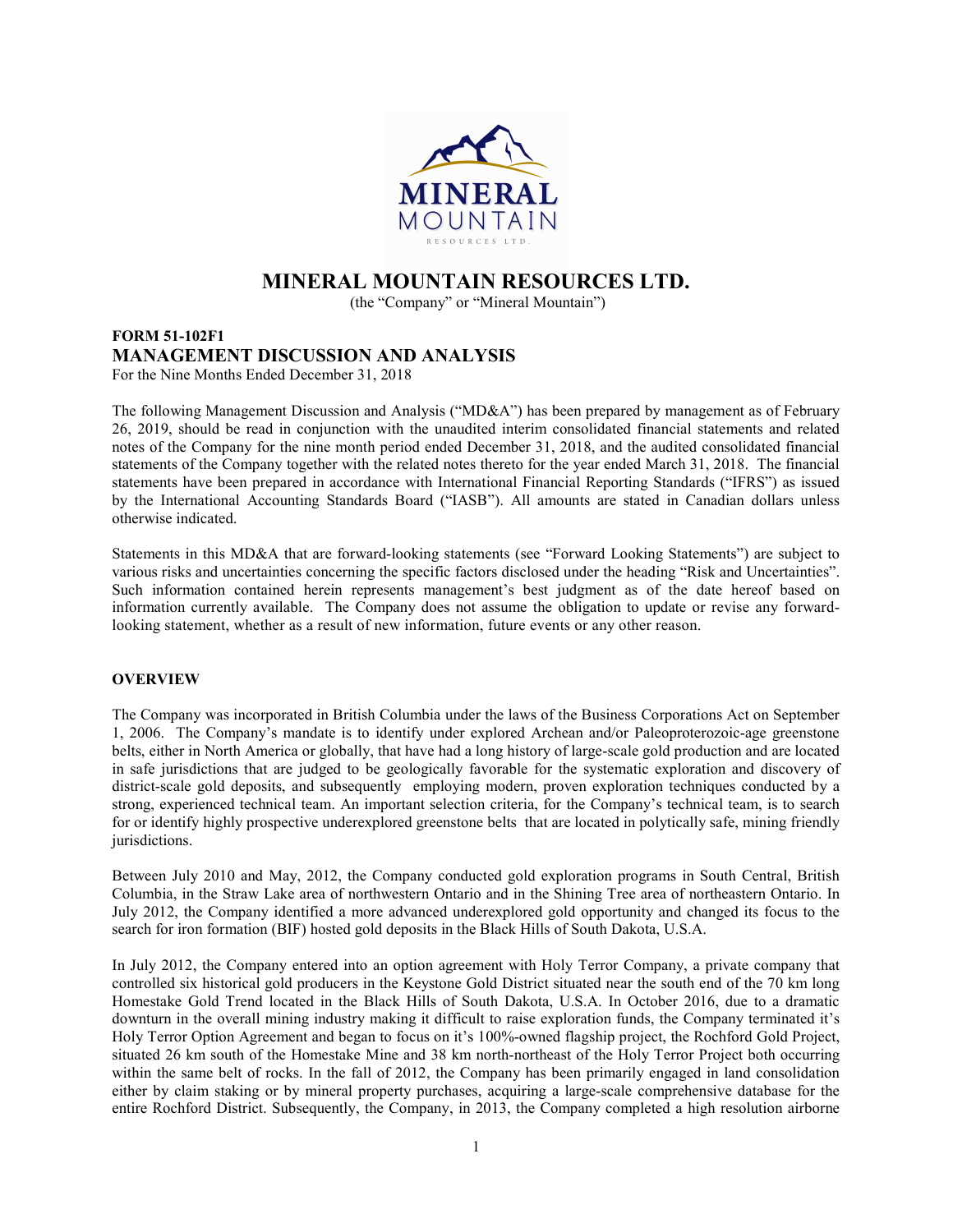EM and Mag survey (HeliTEM) covering the Company's entire land package totaling about 30 sq. mi of the Rochford Gold District. Based on the Company's research and it's comprehensive database, it was concluded that the Rochford District had geological characteristics that were similar to the Homestake Mine host rocks. Following 3D modelling of the Company's airborne survey, at least three unusual large magnetic bodies associated with BIF trending through the Rochford District were outlined and considered to be potential gold targets. The largest magnetic body occurred in the Standby Mine area where a regional structure through the mine area. The intersection of the regional structure and the deformed and altered iron formation hosting the Standby Mine deposit represented a strong gold target warranting a drill program down plunge from the mine. A 9-hole Phase 1 drilling program was initiated in February, 2018 and was completed in October, 2018.

The Company's common shares are listed on the TSX Venture Exchange (TSX-V) under the symbol "MMV" and on the OTCQX under the symbol "MNRLF".

## Rochford Gold Project (2012 –present)

As part of the Company's extensive research and geological assessment of the local area's unique gold potential along the Homestake Gold Trend (also referred to as Black Hills Terrane), the Company's technical team identified the Rochford Gold District in 2012 to be a highly prospective, under-explored Paleoproterozoic greenstone belt considered to have the potential to discover other Homestake-style gold hosted iron formation super giant deposits. While conducting field traverses in the Rochford area, the team found that a number of past gold producers were open for claim staking and, it was concluded that this portion of the Homestake Gold Trend hosting several historical small high grade gold producers could be consolidated.

The Rochford Gold District is located 27 kilometers (16 miles) south of the Homestake Mine and is situated along the Homestake Gold Trend and has been traced by mapping for about 70 km (44 miles) in length. Consistent with the Company's mandate, the Rochford District was determined to have a remarkably similar geological environment to the Homestake Mine area. Through due diligence by the Company's technical team, it was determined that the Rochford Gold District had not been the focus of systematic exploration by either major gold producers or by junior mining companies since 1997. In fact, the most serious exploration for gold occurred between 1986 and 1989. Historically, land tenure in the area was fragmented with multiple property owners and, as a result, was never consolidated by past explorers. During the last positive gold cycle the mining industry experienced between 2004 and 2010, exploration in the Rochford District was sporadic and not concentrated. As a result, compared to other global prospective greenstone belts, this district remained largely under-explored primarily because modern exploration techniques, in general, were not employed along the Homestake Gold Trend.

In the fall of 2012 and early 2013, the Company began an aggressive program of land consolidation in the Rochford District initially acquiring, by professional claim staking, a total of 289 unpatented mineral claims covering a number of historical gold producers associated with folded banded iron formation (BIF) for an aggregate acreage of 4,400 acres (1,777.6 hectares). Subsequently, in February 2013, the Company conducted a low level, high resolution helicopter-borne magnetic and electromagnetic survey (HeliTEM) covering a 30 sq. km area encompassing the Company's 289 unpatented mineral claims and a broader area covering the most prospective portion of the Rochford greenstone belt. The survey was able to trace multiple sub-parallel bands of iron formation, similar to those hosting the Homestake deposit, trending through the project area in a northeast southwest direction, some of which were not exposed on surface.

Following a field assessment of the airborne magnetic and electromagnetic trends and a search of the local mineral titles and ownership, the Company launched an aggressive program of additional land consolidation, entering into an option to purchase agreement for the historical Standby Mine patents and acquiring the most comprehensive database ever assembled for the Rochford Gold District. With the discovery of the Homestake Mine in 1875, a major staking rush took place along the entire Homestake Gold Trend. The Rochford District was blanketed by multiple land holders and ownership along the belt became very fragmented. Beginning in late 2012, the Company, for the first time, consolidated the most prospective land and mineral rights in the Rochford District and assembled the comprehensive database assembled for the Rochford District. The database included historical diamond drilling completed by six major gold companies estimated to exceed \$US 20 million in historical exploration costs.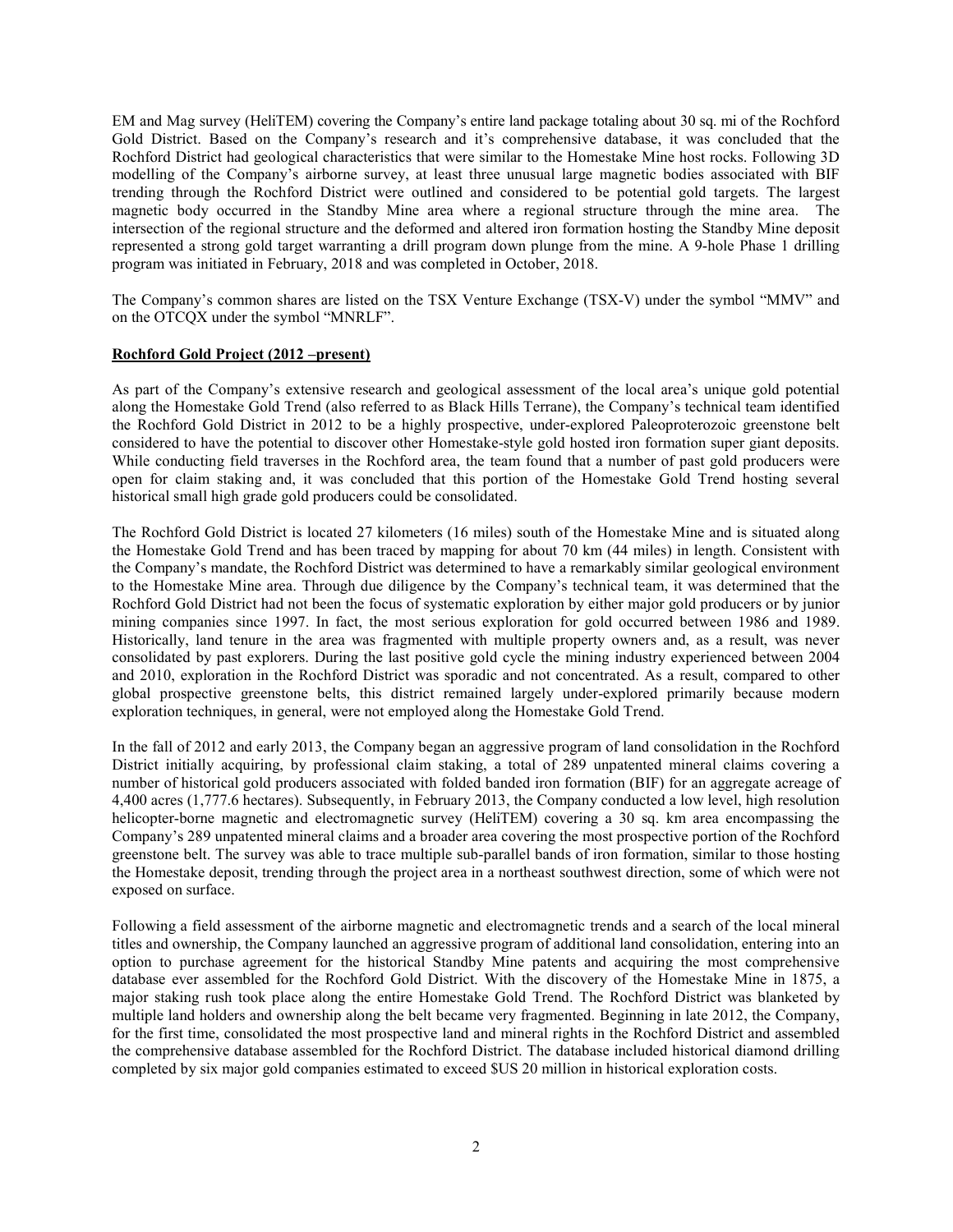On March 1, 2016, the Company announced the purchase of two (2) strategically located gold properties totaling 19 unpatented lode mineral claims totaling 380 acres (152 hectares) from BHB Partners, the South Standby and the Cochrane South properties, as well as a comprehensive database consisting of over \$US 20 million is historical exploration costs completed by six major gold companies. On June 22, 2016, the Company staked an additional 37 unpatented lode mineral claims totaling 606 acres (242 hectares) south of the South Standby property acquired from BHB Partners. The claims were staked to provide better coverage along the 5.5 km long Standby-South Standby-Lookout Mine structural corridor. On September 2, 2016, the Company signed an exploration agreement with an option to purchase the historical Standby Mine property consisting of nine (9) contiguous patent claims totaling 67.45 acres (27 hectares). In October 2016, the Company purchased a proprietary digital database generated from core diamond drilling that was conducted by Homestake Mining Company between 1967 and 1988, and never before released to the public. The proprietary digital database consisted of 71 diamond drill holes totaling 22,393 meters of which 17 holes totaling 14,723 meters were drilled on the Standby Mine Property.

Between the period from January to June 30, 2017, the Company engaged the services of Earthscan Geoscience, a consulting group specializing in the compilation of the recently acquired comprehensive database. Since the data acquired was from multiple sources and from different generations, Earthscan Geoscience was able to get the data into a workable digital format compatible with several modern software programs. On May 2, 2017, the Company was issued EXNI permit 427 to drill 10,000 meters to define the down plunge extension of the Standby Mine gold deposit and was granted a water use permit for drill testing purposes. A diamond drill contract to drill 3,000 meters consisting of a minimum of 9 holes was signed with First Drilling, a Colorado based drill firm, in October 2017.

From February 11th, 2018 through to end of March, 2018 the Company completed 3 of the planned 9 drill holes on the Standby Mine patents totaling 1,322 meters, All three drill holes tested the upper 320 meters of the East Limb Structure. The drill program was voluntarily halted due to degrading road conditions due to spring thawing. Following the upgrading of the access road, drilling resumed on June 4, 2018. Between that period and August  $7^{\text{th}}$ , 2018, the Company completed an additional three (3) holes for a grand total of 2,155 meters drilled to date. Finally, between August  $8<sup>th</sup>$  and September  $5<sup>th</sup>$ , 2018, the Company completed an additional 3 holes totaling 782 meters. In all, 9 drill holes totaling 2,937 meters were completed in Phase 1. Based on positive results recorded in Phase 1, the Company developed a plan to drill a "pilot hole" along the East Limb to drill test historical high gold mineralization at about 1,000 m deep using directional drilling techniques employing a larger drill rig. To accomplish the deep drill testing, a total of 4,000 meters of drilling has been planned for Phase 2.

Since the completion of Phase 1 in September, 2018, the Company has dedicated its efforts to raise sufficient funds to complete Phase 2.

As of the date of this report, the Company controlled a 100% interest in 458 unpatented lode mineral claims totaling 7,448.36 acres (3,014.25) hectares in the Rochford District and nine (9) patented claims totaling 67.45 acres (27 hectares).

# MINERAL EXPLORATION ACTIVITIES

#### Rochford Gold Project, Black Hills of South Dakota

The Rochford Gold District is situated within the Homestake Gold Trend 27 kilometers (16 miles) south-southwest of the Homestake Mine, one of the largest gold producers in North American history and the largest iron formationhosted gold deposit of its kind in the world. The Company's experienced technical team concluded that, the Homestake Mine and the Rochford District were remarkably similar in host rock composition, structural style, metamorphic grade, and gold mineralization concluding that the Rochford District had the potential to contain more than one economic gold deposit. More than 45,000,000 ounces of gold have been produced from the Black Hills, with the majority from the world famous Homestake Mine (~40,000,000 ounces of Au) in Lead, South Dakota.

In late 2012, the Company acquired a significant presence in the Rochford District by staking 289 unpatented mineral claims totaling 4,474 acres (1,810 hectares) covering a 7 km by 2 km segment. The claims were staked to cover 9 historical past high grade gold producers.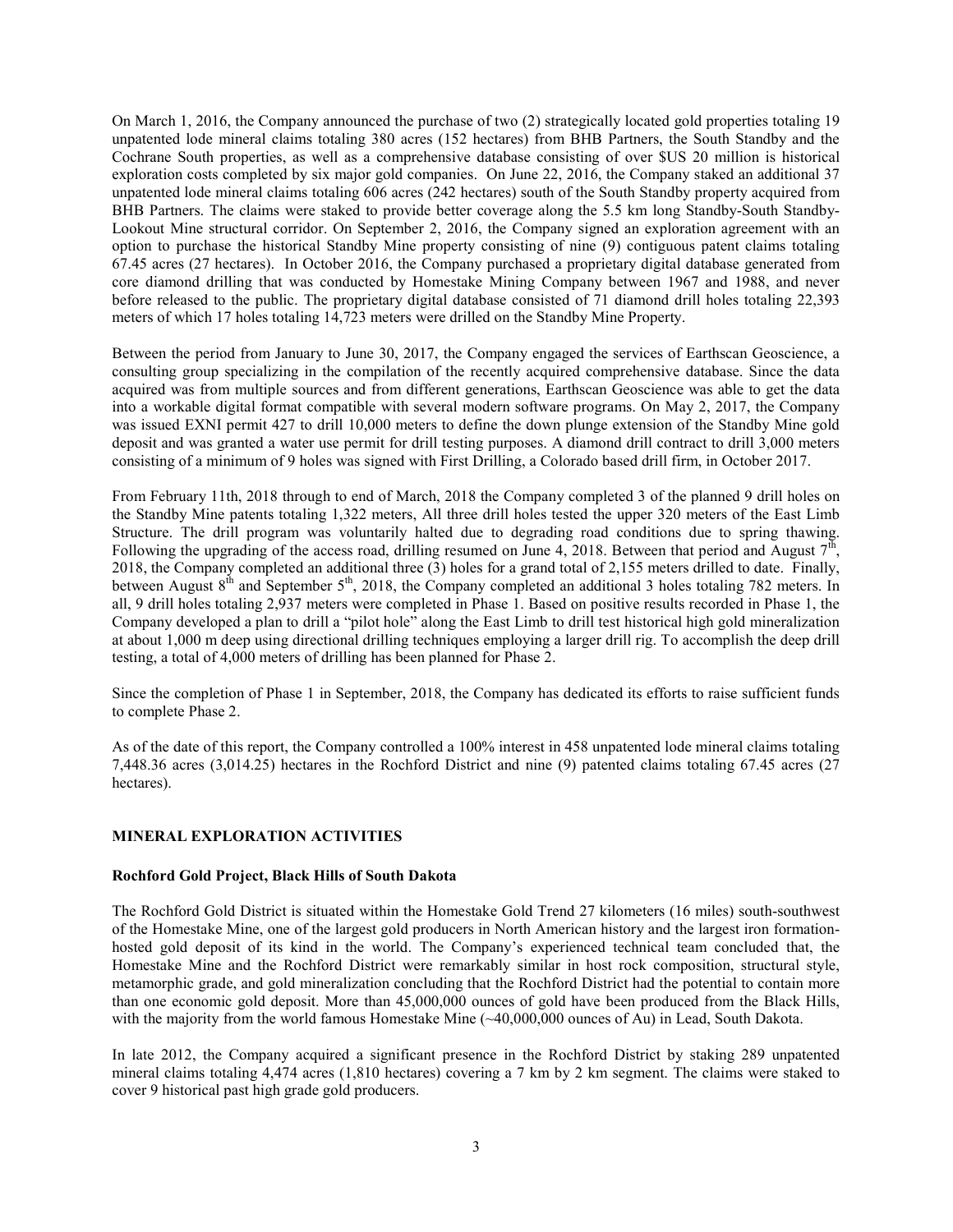In February and March, 2013, the Company completed a HELITEM electromagnetic and magnetic airborne geophysical survey over the Rochford Project area totalling 977.4 line km. Following further research, due diligence and numerous site visits to the Rochford District, in October 2015, the Company purchased two strategically located gold properties totaling 19 unpatented mineral claims and a comprehensive database that was never previously disclosed consisting of over \$US 10 million in historical exploration (primarily diamond drill results) from BHB Partners, a US based private group of geologists. The database and two gold properties were purchased for 4 million post-consolidated shares of the Company and no cash payment.

In mid-March, 2016, the Company increased its landholdings in the Rochford District by staking an additional 37 unpatented mineral claims to provide better coverage along the Standby Mine-South Standby-Lookout Mine 5.5 km long structural corridor. By mid-March, the Company had assembled a total of 345 unpatented mineral claims totaling 5,447 acres (2,204 hectares).

On September 12, 2016, the Company signed an exploration agreement with an option to purchase a 100-% interest in the historic Standby Mine property, a "turn of the century" high grade gold producer located in Pennington County and consisting of 9 contiguous patent claims totaling 67.45 acres. Gold mineralization at the Standby Mine is hosted in a synclinally folded, southeasterly plunging-iron formation geologically similar to the Ledge-type deposits developed at the Homestake Mine. The Company also increased its landholdings in the Rochford District by staking an additional 113 unpatented mineral claims along the Standby Mine-South Standby-Lookout Mine. By end of March 2017, the Company had assembled a total of 458 unpatented mineral claims totaling 7,291 acres (2,951 hectares).

In April 2017, the Company engaged to services of Condor Geophysical Consulting based in Colorado, USA to conduct a Geo Interpretation of the magnetic data and a geophysical assessment of the airborne survey flown for the Company by Fugro in 2013. A final report was received from Condor in September 2017. In addition, the Company engaged the services of FMG Engineering, a local consulting firm based in Rapid City to assist the company to apply for drill permits on both the Standby Mine patented and on the Company's 100% owned unpatented claims located immediately south of the Cochrane gold deposit.

In October 2017, the Company signed a drilling contract with First Drilling, a Colorado-based drill contractor, to drill up to 12 holes on the Standby Mine patents. On February 11, 2018, drilling began and by September 5, 2018 nine holes of the planned twelve holes totaling 2,937 meters were completed. The deepest hole in Phase 1 tested the East Limb Structure to about 500 meters below the Standby Mine workings.

The annual rental fees payable to the South Dakota Bureau of Land Management (BLM) for all of the Company's land holdings in the Rochford District were paid in August 2018, assuring the claim package is in good standing until September 1, 2019.

# Qualified Person

The technical contents in this document have been reviewed and approved by Nelson W. Baker, P.Eng., a qualified person as defined by National Instrument (NI) 43-101.

## DISCUSSION OF OPERATIONS

The Company is an exploration stage company and has no operating revenue. Expenditures related to mineral exploration and evaluation assets are capitalized. During the nine months ended December 31, 2018, the Company incurred \$232,105 (2017 - \$247,920) in acquisition and property claim maintenance costs and \$1,177,076 (2017 - \$437,860) in exploration expenditures. The details of the mineral expenditures are included in the note 7 to the consolidated interim financial statements.

Three month period ended December 31, 2018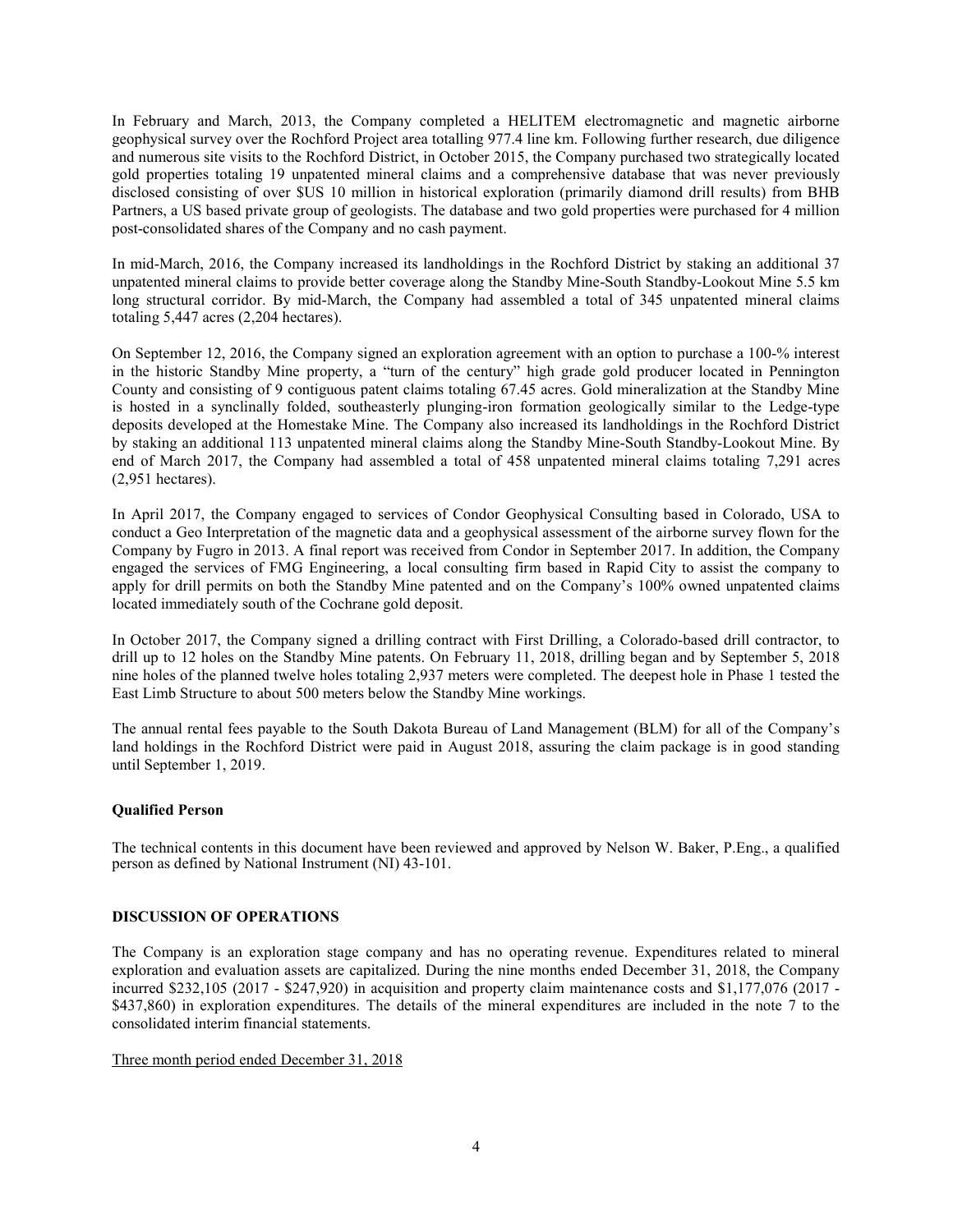During the three months ended December 31, 2018, the Company reported a net loss of \$197,346 compared to a net loss of \$286,575 incurred in the three months ended December 31, 2017. The loss in the 2018 quarter relates primarily to general operating expenses of \$187,281 (2017 - \$285,874). The decrease in general operating expenses was mainly due to the decrease in financing and promotion activities in the current quarter. There was a significant reduction in consulting fees, media and new dissemination, professional fees and travel expenses from the comparative period.

## Nine month period ended December 31, 2018

During the nine months ended December 31, 2018, the Company reported a net loss of \$818,039 compared to a net loss of \$728,561 incurred in the nine months ended December 31, 2017. The loss in the 2018 period relates primarily to general operating expenses of \$818,503 (2017 - \$708,418).

The general operating expenses excluding share-based payment expenses for the nine months ended December 31, 2018 were \$635,323 (2017 - \$626,314). Some of the significant expense items are summarized as follows:

- Consulting fees of \$314,100 (2017 \$288,852) are comprised of \$243,000 (2017 \$192,000) to corporate management team and \$71,100 (2017 - \$96,852) to contract consultants for corporate and general geological consulting work. The Company has entered into four consulting agreements with a director and three companies controlled separately by two directors and an officer of the Company for management and corporate financial consulting services. The total monthly fee for these consulting agreements is \$27,000 (2017 - \$20,500).
- Office and miscellaneous of  $$82,567 (2017 $78,433)$  and office rent of  $$73,338 (2017 $74,684)$  are generally consistent with the prior period.
- Professional fees of \$78,968 (2017 \$88,479) are comprised of \$33,993 (2017 \$53,014) for legal and \$44,975 (2017 - \$35,465) for accounting and audit related costs.

Share-based payment expenses of \$183,180 (2017 - \$82,104), a non-cash charge, are the estimated fair value of the stock options were vested during the period. The Company used the Black-Scholes option pricing model for the fair value calculation.

# SUMMARY OF QUARTERLY RESULTS

The following table sets forth selected unaudited financial information for the Company's eight most recent quarters ending with the last quarter for the three months ended on December 31, 2018.

|                                                                                 | For the Three Months Ending |                          |                          |                            |                          |                          |                            |                            |
|---------------------------------------------------------------------------------|-----------------------------|--------------------------|--------------------------|----------------------------|--------------------------|--------------------------|----------------------------|----------------------------|
|                                                                                 | Fiscal 2019                 |                          |                          | <b>Fiscal 2018</b>         |                          |                          |                            | <b>Fiscal 2017</b>         |
|                                                                                 | Dec. 31,<br>2018            | Sept. 30,<br>2018        | Jun. 30,<br>2018         | Mar. 31,<br>2018           | Dec. 31.<br>2017         | Sept. 30,<br>2017        | Jun. 30,<br>2017           | Mar. 31,<br>2017           |
|                                                                                 | <b>(\$)</b>                 | <b>(\$)</b>              | <b>(\$)</b>              | $\left( \mathbb{S}\right)$ | <b>(\$)</b>              | <b>(\$)</b>              | $\left( \mathbb{S}\right)$ | $\left( \mathbb{S}\right)$ |
| Total revenues                                                                  | $\overline{\phantom{a}}$    | $\overline{\phantom{a}}$ | $\overline{\phantom{0}}$ | -                          | $\overline{\phantom{a}}$ | $\overline{\phantom{a}}$ | $\overline{\phantom{a}}$   |                            |
| Income (loss) from<br>continuing operations                                     | (197,346)                   | (226, 476)               | (394, 217)               | (786, 258)                 | (286, 575)               | (260, 266)               | (181,720)                  | (238, 827)                 |
| Net income (loss)                                                               | (197,346)                   | (226, 476)               | (394, 217)               | (786, 258)                 | (286, 575)               | (260, 266)               | (181, 720)                 | (238, 827)                 |
|                                                                                 |                             |                          |                          |                            |                          |                          |                            |                            |
| Income (loss) from<br>continuing operations<br>per share - basic and<br>diluted | (0.00)                      | (0.00)                   | (0.01)                   | (0.01)                     | (0.01)                   | (0.00)                   | (0.00)                     | (0.00)                     |
| Net income (loss) per<br>share - basic and<br>diluted                           | (0.00)                      | (0.00)                   | (0.01)                   | (0.01)                     | (0.01)                   | (0.00)                   | (0.00)                     | (0.00)                     |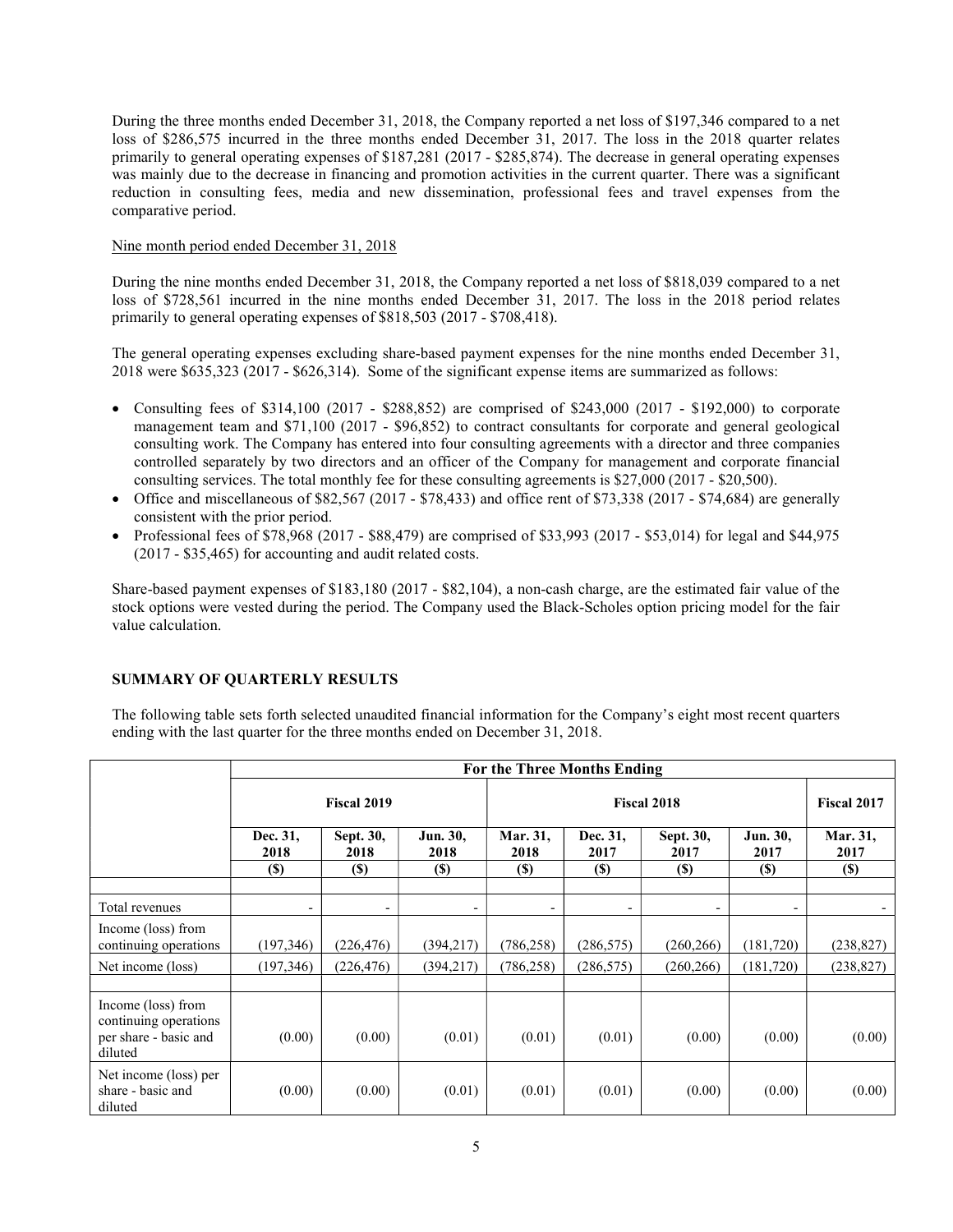## LIQUIDITY AND CAPITAL RESOURCES

As at December 31, 2018, the Company had a cash balance of \$58,892, a decrease of \$1,851,942 from the cash balance of \$1,910,834 on March 31, 2018. The Company spent \$514,117 (2017 - \$803,557) in operating activities and \$1,480,075 (2017 - \$667,506) on its mineral exploration project. During the nine months ended December 31, 2018, the Company received net proceeds of \$142,250 from the exercise of stock options and warrants (2017 - \$2,302,200).

The Company had working capital deficiency of \$605,618 as at December 31, 2018 compared to working capital of \$1,293,626 as at March 31, 2018.

Management estimates that the general operating costs, excluding share-based payments expense, for the next 12 months will be approximately \$900,000. In addition, the Company has commitments of US\$150,000 due under the Standby property agreement. At present, the Company may not have sufficient capital resources to meet its anticipated operating and capital requirements for the next 12 months. The Company anticipates raising additional capital to finance the continuous development of the Rochford project in fiscal 2019. The Company will continue to monitor the current economic and financial market conditions and evaluate their impact on the Company's liquidity and future prospects.

#### Going Concern

The Company is an exploration stage company. At present, the Company's operations do not generate cash flow and its financial success is dependent on management's ability to discover economically viable mineral deposits. The mineral exploration process can take many years and is subject to factors that are beyond the Company's control. In order to continue as a going concern and to meet its corporate objectives, which primarily consist of exploration work on its mineral properties, the Company will require additional financing through debt or equity issuances or other available means. Although the Company has been successful in the past in obtaining financing, there is no assurance that it will be able to obtain adequate financing in the future or that such financing will be on terms advantageous to the Company. Management believes it will be able to raise equity capital as required in the long term, but recognizes there will be risks involved that may be beyond their control. The annual and interim financial statements do not include any adjustments to the recoverability and classification of reduced asset amounts and classification of liabilities that might be necessary should the Company be unable to continue operations. These adjustments could be material. The Company is not subject to material externally-imposed capital constraints.

# OFF-BALANCE SHEET ARRANGEMENTS

The Company does not have any off-balance sheet arrangements.

#### RELATED PARTY TRANSACTIONS

Amounts due to related parties of \$333,475 (March 31, 2018 - \$226,458) were for services rendered to the Company by the directors and officers or companies controlled by its directors and officers or former directors and are unsecured, non-interest bearing, and have no specific terms of repayment.

Key management personnel include directors (executive and non-executive) and senior officers of the Company. The compensation paid or payable to key management personnel during the nine month periods ended December 31 is as follows:

|                 |              | 2018       | 2017    |
|-----------------|--------------|------------|---------|
| Consulting fees | <sup>S</sup> | 243,000 \$ | 192,000 |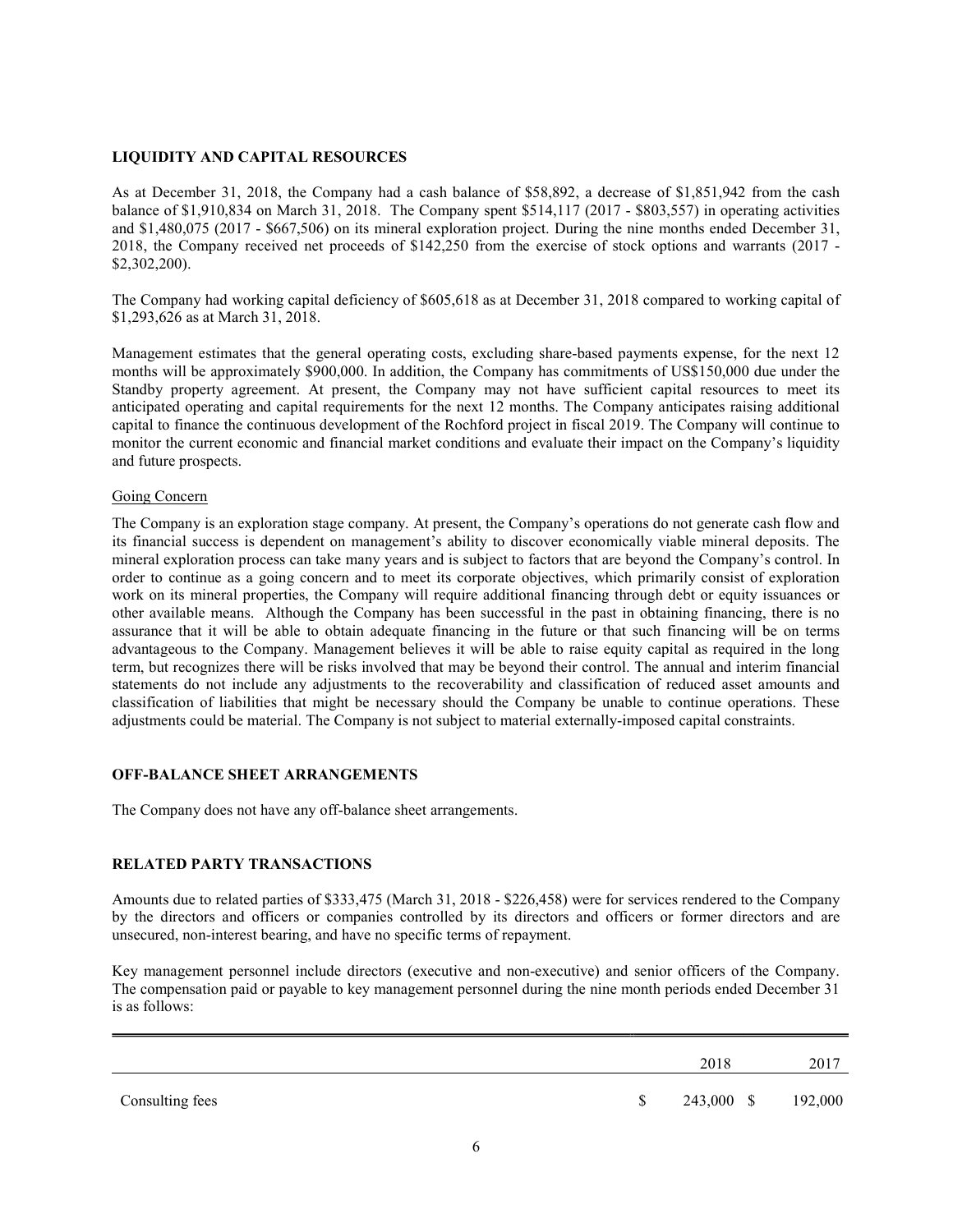| Office and miscellaneous<br>Professional fees<br>Share-based payments | 7,500<br>49.382<br>130,878 | 13,500<br>39,400 |
|-----------------------------------------------------------------------|----------------------------|------------------|
| Total                                                                 | 430.760                    | 244,900          |

The Company entered into the following transactions relating to key management personnel and entities over which they have control or significant influence during the nine month periods ended December 31, 2018:

- a) Incurred consulting fees of \$90,000 (2017 \$72,000) to a company controlled by the President of the Company.
- b) Incurred consulting fees of \$45,000 (2017 \$45,000) and office expenses of \$7,500 (2017 \$13,500) to a company controlled by a director of the Company.
- c) Incurred consulting fees of \$63,000 (2017 \$45,000) to a director of the Company.
- d) Incurred professional fees of \$9,407 (2017 \$14,125) to a company which a director of the Company is an officer.
- e) Incurred professional fees of \$39,975 (2017 \$25,275) and consulting fees of \$45,000 (2017 \$25,000) to a company controlled by the Chief Financial Officer of the Company.
- f) Incurred consulting fees of \$nil (2017 \$5,000) to a company controlled by a former director of the Company.

The Company has entered into four consulting agreements with a director and three companies controlled separately by two directors and an officer of the Company for management and corporate consulting services for a total monthly fee of \$27,000 plus applicable taxes. These agreements are for a one year term and continue thereafter on a month to month basis and may be terminated with a six month notice or a termination payment equal to six months' remuneration.

## CRITICAL ACCOUNTING ESTIMATES

The preparation of the Company's consolidated financial statements requires management to make estimates and assumptions that affect the reported amounts of assets and liabilities at the date of the financial statements and reported amounts of expenses during the period. Actual results could differ from these estimates. The Company's management reviews these estimates and underlying assumptions on an ongoing basis, based on experience and other factors, including expectations of future events that are believed to be reasonable under the circumstances. Revisions to estimates are adjusted for prospectively in the period in which the estimates are revised. Significant areas requiring the use of management estimates include:

- i) The determination of the fair value of stock options and agent's warrants using stock pricing models, require the input of highly subjective assumptions, including the expected price volatility. Changes in the subjective input assumptions could materially affect the fair value estimate.
- ii) The determination of deferred income tax assets or liabilities requires subjective assumptions regarding future income tax rates and the likelihood of utilizing tax carry-forwards. Changes in these assumptions could materially affect the recorded amounts.

#### FINANCIAL INSTRUMENTS

The Company classified its financial instruments as follows: cash and restricted cash classified as loans and receivables and measured at amortized cost; trade and other payables and amounts due to related parties as other financial liabilities and measured at amortized cost. The carrying amount of financial assets and liabilities carried at amortized cost is a reasonable approximation of fair value due to the relatively short period to maturity of these financial instruments.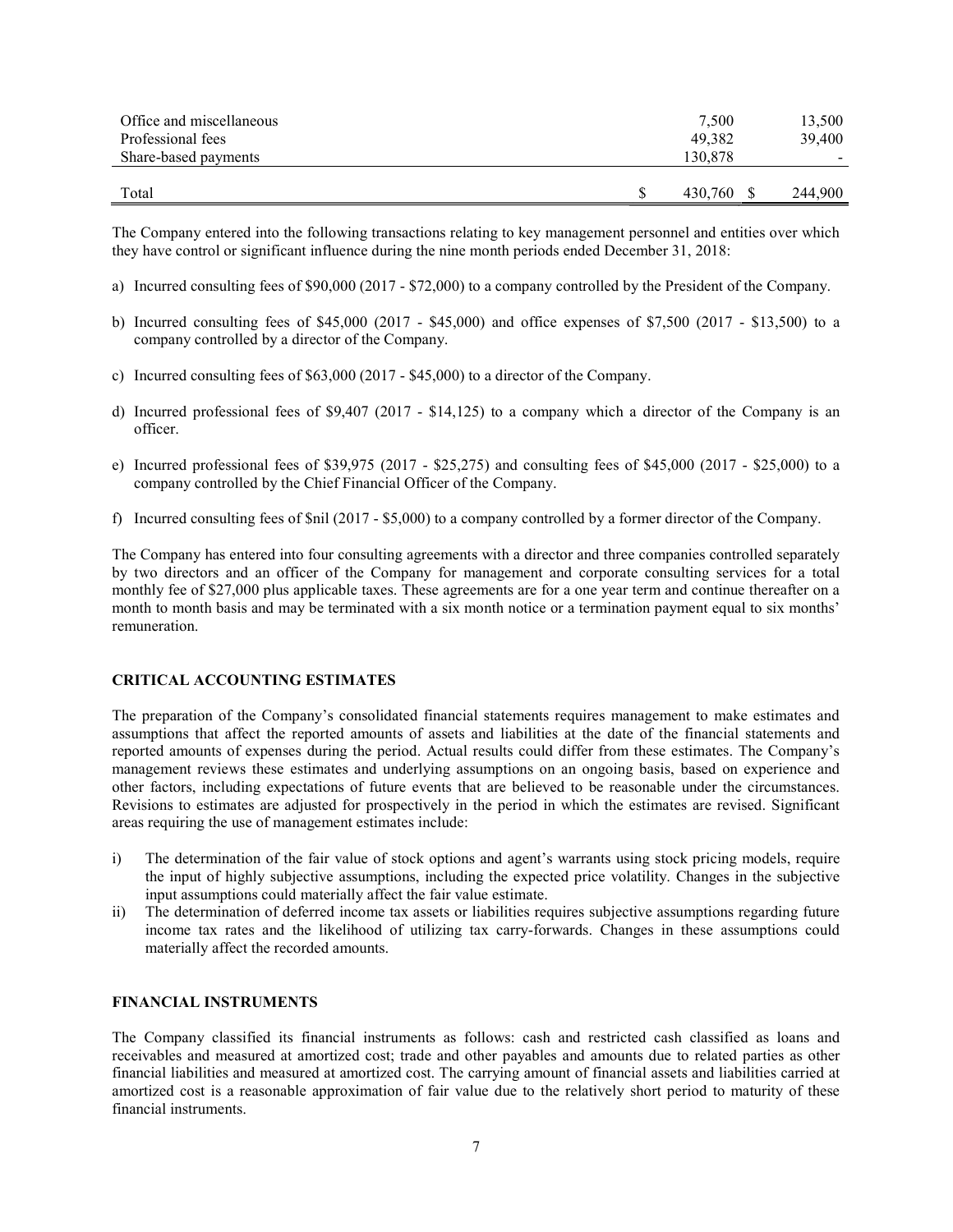#### Financial risk management

The Company's financial risks arising from its financial instruments are credit risk, liquidity risk, interest rate risk and foreign exchange rate risk. The Company's exposures to these risks and the policies on how to mitigate these risks are set out below. Management manages and monitors these exposures to ensure appropriate measures are implemented on a timely and effective manner.

## Credit risk

Credit risk is the risk of potential loss to the Company if the counter party to a financial instrument fails to meet its contractual obligations. The credit risk of the Company is associated with cash and cash equivalents and restricted cash. The credit risk with respect to its cash and cash equivalents and restricted cash is minimal as they are held with high-credit quality financial institutions. Management does not expect these counterparties to fail to meet their obligations.

## Liquidity risk

Liquidity risk is the risk that the Company will not meet its obligations associated with its financial liabilities as they fall due. The Company performs cash flow forecasting for each fiscal year to ensure there is sufficient cash available to fund its projects and operations. As at December 31, 2018, the Company had a cash and cash equivalents balance of \$58,892 and current liabilities of \$873,921. The Company's financial liabilities include trade and other payables which have contractual maturities of 30 days or are due on demand.

At present, the Company's operations do not generate cash flow. The Company's primary source of funding has been the issuance of equity securities through private placements and the exercise of stock options and warrants. Despite previous success in completing these financings, there is no guarantee of obtaining future financings.

#### Interest rate risk

Interest risk is the risk that fair value or future cash flows of a financial instrument will fluctuate because of changes in the market interest rates. The Company is exposed to interest rate risk to the extent that the cash maintained at the financial institutions. The interest rate risks on cash and restricted cash are not considered significant due to their short-term nature and maturity.

#### Foreign exchange rate risk

Foreign exchange risk is the risk that fair value or future cash flows of a financial instrument will fluctuate because of changes in foreign exchange rates. The Company's functional currency is the Canadian dollar and major purchases are transacted in Canadian dollars. The Company funds certain operations, exploration and administrative expenses in the United States by using US dollars converted from its Canadian bank accounts. At December 31, 2018, the Company had financial assets of \$25,558 and financial liabilities of \$391,723 denominated in United States dollars. A 10% strengthening of the US dollar would affect net loss by approximately \$36,600. The Company does not hedge its foreign exchange risk.

# OUTSTANDING SHARE DATA

The Company had the following common shares, stock options and warrants outstanding as at the date of this report on a post consolidated basis:

| Issued and Outstanding Common shares | 68,121,536 |
|--------------------------------------|------------|
| Stock options                        | 5,875,000  |
| Warrants                             | 19,279,498 |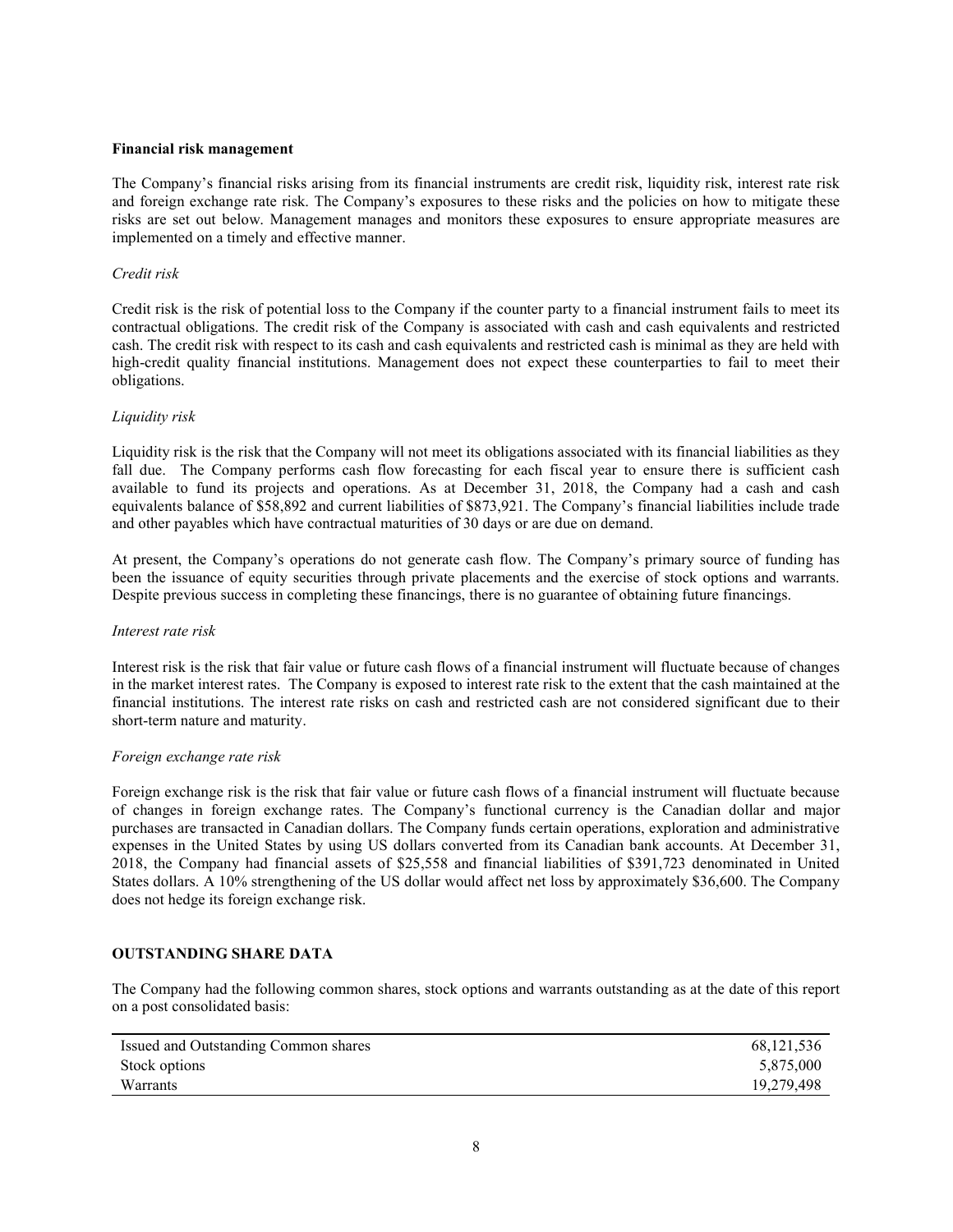## CHANGES IN ACCOUNTING POLICIES INCLUDING INITIAL ADOPTION

#### New accounting policies

New standard IFRS 9 Financial Instruments ("IFRS 9") has been issued by IASB to replace IAS 39 Financial Instruments: Recognition and Measurement ("IAS 39"). IFRS 9 introduces extensive changes to IAS 39's guidance on the classification and measurement of financial assets and introduces a new "expected credit loss model" for the impairment of financial assets. IFRS 9 also provides new guidance on the application of hedge accounting. The standard becomes effective for annual periods beginning on or after January 1, 2018, which is the date of the Company will adopt IFRS 9.

Most of the requirements in IAS 39 for classification and measurement of financial liabilities were carried forward in IFRS 9, so the Company's accounting policy with respect to financial liabilities is substantially unchanged. All aspects of our accounting policies for financial instruments as disclosed in note 3 to the financial statements for the year ended March 31, 2018 are unaffected.

#### Future change

A number of new standards and amendments to existing standards have been issued by the IASB that are mandatory for accounting periods beginning on or after January 1, 2019, or later periods. The Company has not applied these new standards in preparing these financial statements. The following pronouncement is considered by the Company to be the most significant of several pronouncements that may affect the financial statements in future periods.

• New standard IFRS 16 Leases ("IFRS 16") has been issued by the IASB to replace IAS 17 Leases and the related interpretive guidance. IFRS 16 applies a control model to the identification of leases, distinguishing between a lease and a service contract on the basis of whether the customer controls the asset being leased. For those assets determined to meet the definition of a lease, IFRS 16 introduces significant changes to the accounting by lessees, introducing a single, on-balance sheet accounting model that is similar to current finance lease accounting, with limited exceptions for short-term leases or leases of low value assets. Lessor accounting is not substantially changed. The mandatory effective date of IFRS 16 is for annual periods beginning on or after January 1, 2019, with early adoption permitted for entities that have adopted IFRS 15 Revenue. The Company is currently evaluating the impact of adopting IFRS 9 on its consolidated financial statements.

Other new standards or interpretations with future effective dates are either not applicable or not expected to have a significant impact on the Company's financial statements.

#### Comparative Figures

Certain comparative figures have been reclassified to conform to the current period's presentation.

#### RISK AND UNCERTAINTIES

#### Operating Hazards and Risks

Mineral exploration involves many risks. The operations in which the Company has a direct or indirect interest will be subject to all the hazards and risks normally incidental to exploration, any of which could result in work stoppages and damage to persons or property or the environment and possible legal liability for any and all damage. Fires, power outages, labour disruptions, flooding, landslides and the inability to obtain suitable or adequate machinery, equipment or labour are some of the risks involved in the conduct of exploration programs. In addition, certain properties of the Company are located within the areas that may include Native American asserted traditional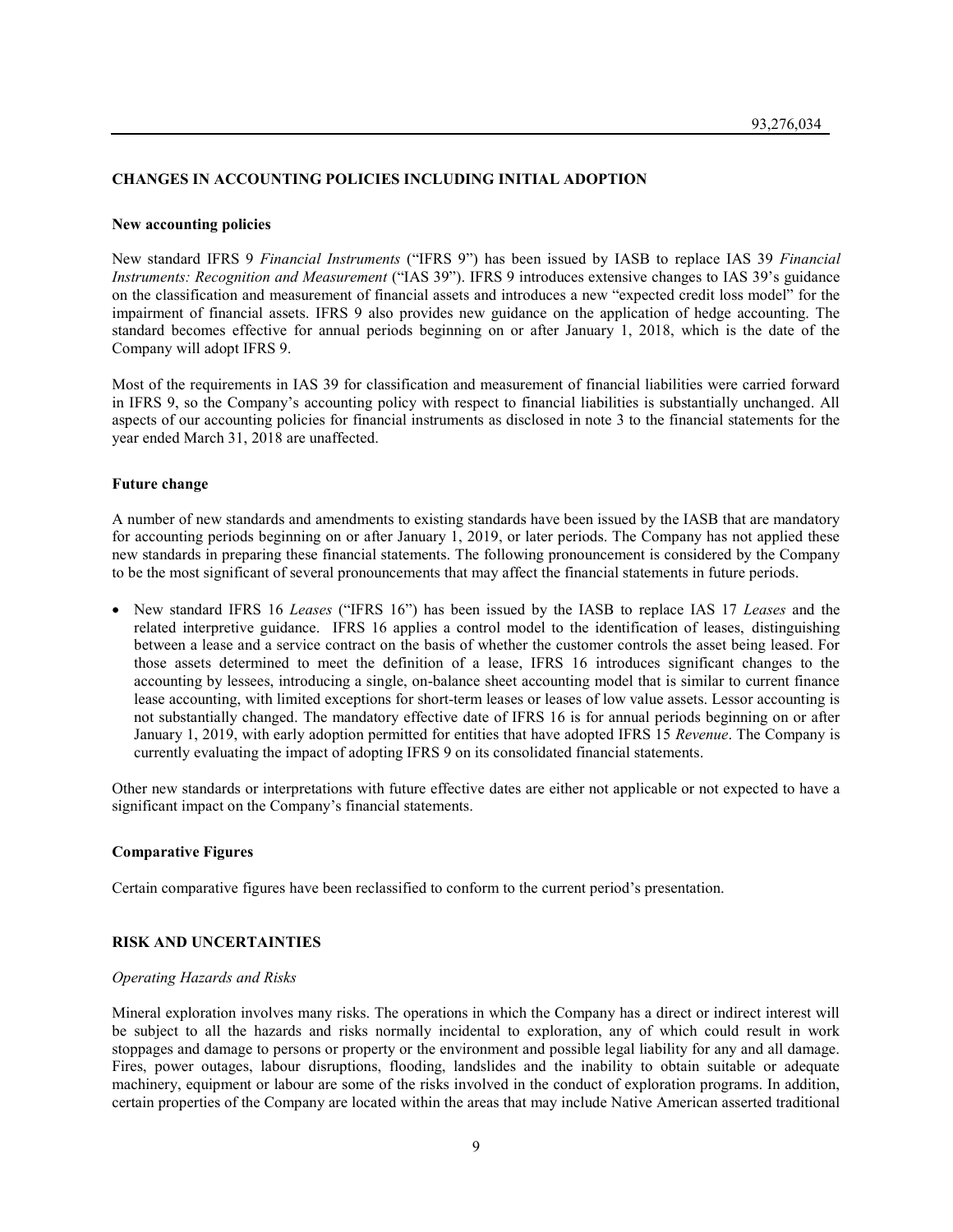territories, and the exploration and development of these properties may affect or be perceived to affect asserted Native American rights and titles, which may cause permitting delays or opposition by Native American groups.

#### Environmental Factors

The Company currently conducts exploration activities in South Dakota of US. Such activities are subject to various laws, rules and regulations governing the protection of the environment. Such legislation imposes rigorous standards on the mining industry to reduce or eliminate the effects of waste generated by extraction and processing operations and subsequently deposited on the ground or emitted into the air or water.

All phases of the Company's operations are subject to environmental regulation in the jurisdictions in which it operates. Environmental legislation is evolving in a manner which requires stricter standards and enforcement, increased fines and penalties for non-compliance, more stringent environmental assessments of proposed properties and a heightened degree of responsibility for companies and their officers, directors and employees. There is no assurance that future changes in environmental regulation, if any, will not adversely affect the Company's operations. The cost of compliance with changes in governmental regulations has the potential to preclude entirely the economic development of a property.

The Company is able to conduct its exploration within the provisions of the applicable environmental legislation without undue constraint on its ability to carry on efficient operations. The estimated annual cost of environmental compliance for all properties held by the Company in the exploration stage is minimal and pertains primarily to carrying out diamond drilling, trenching or stripping. Environmental hazards may exist on the Company's properties, which hazards are unknown to the Company at present, which have been caused by previous or existing owners or operators of the properties.

#### Governmental Regulation

Exploration activities on the Company's properties are affected to varying degrees by: (i) government regulations relating to such matters as environmental protection, health, safety and labour; (ii) mining law reform; (iii) restrictions on production, price controls, and tax increases; (iv) maintenance of claims; (v) tenure; and (vi) expropriation of property. There is no assurance that future changes in such regulation, if any, will not adversely affect the Company's operations. Changes in such regulation could result in additional expenses and capital expenditures, restrictions on the availability of capital, competition, reserve uncertainty, potential conflicts of interest, title risks, dilution, and restrictions and delays in operations, the extent of which cannot be predicted.

The Company is at the exploration stage on all of its properties. Exploration on the Company's properties requires responsible best exploration practices to comply with company policy, government regulations, maintenance of claims and tenure. All mining activities in South Dakota, regardless of the private or public status of the land on which they occurs, are regulated through the South Dakota Mined Land Reclamation Act, and the South Dakota Mined Land Reclamation Regulations. The South Dakota Department of Environment of Natural Resources (DENR) administers the state mining laws; mining-related environmental permits are issued by the DENR and its governor appointed citizen boards.

If any of the Company's projects are advanced to the development stage, those operations will also be subject to various laws and regulations concerning development, production, taxes, labour standards, environmental protection, mine safety and other matters.

#### Additional Funding Requirements

Further exploration on and development of, the Company's projects will require additional resources and funding. The Company currently does not have sufficient funds to fully develop these projects. In addition, any positive production decision, if achieved, would require significant funding for project engineering and construction. Accordingly, the continuing development of the Company's properties will depend upon the Company's ability to obtain financing through debt financing, equity financing, the joint venturing of projects, or other means. There is no assurance that the Company will be successful in obtaining the required financing for these or other purposes, including for general working capital.